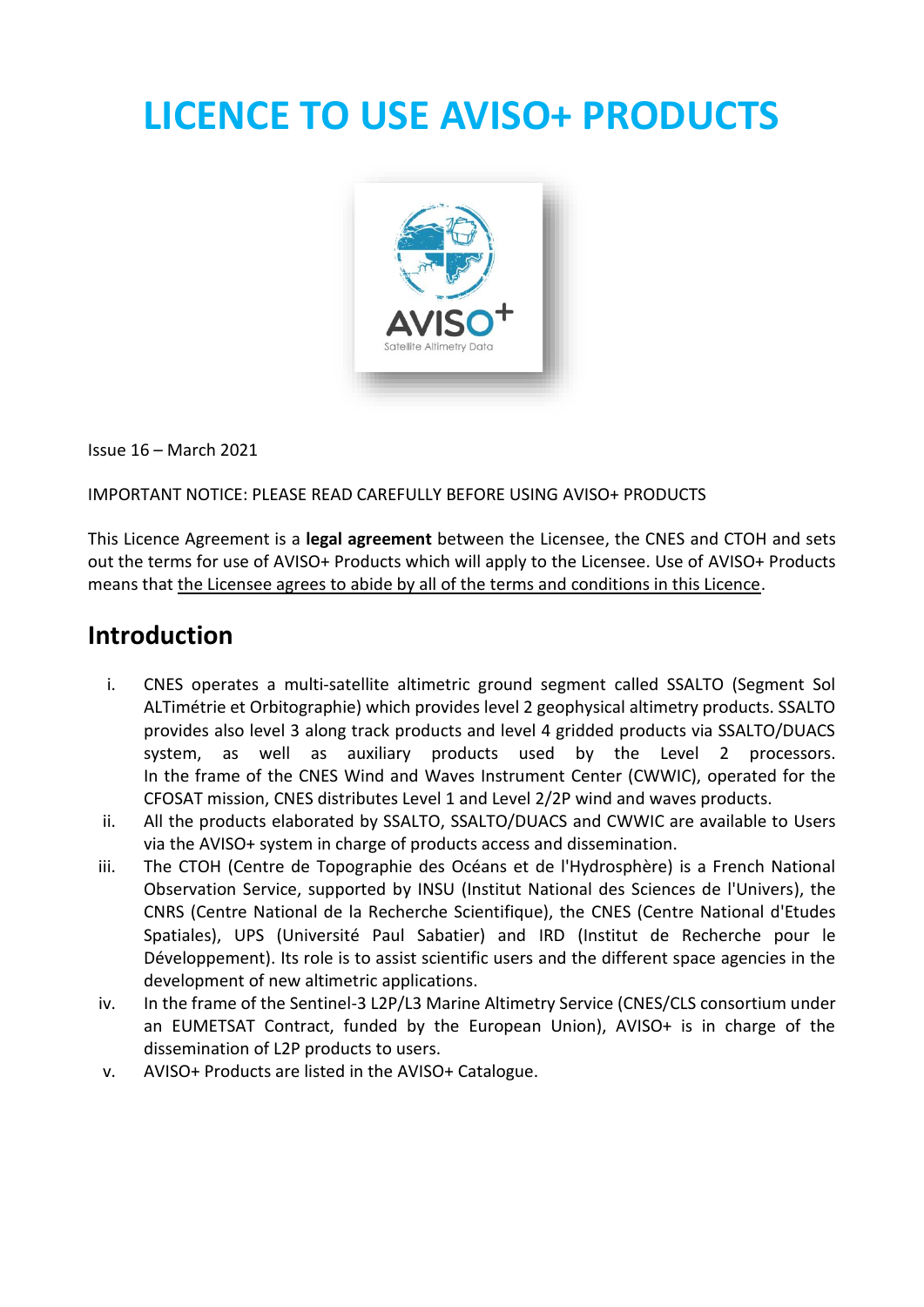# **1. Interpretation and Definitions**

**AVISO+ Catalogue** means the list of AVISO+ Products made available via the AVISO+ website to the Licensee at any given time;

**AVISO+ Product(s)** means those products created by SSALTO, SSALTO/DUACS, CWWIC or CTOH and made available for use via the AVISO+ catalogue; different types of products exist:

- Level 1: geocoded and calibrated products for level 1A (waves products). Signal modulation in radar and surface geometry, corrected modulation spectrum for level 1B (wind and waves products). Both validated.
- Level 2: validated geophysical altimetry, wind and waves products. They are available in different formats depending of the satellite mission.
- Level 2P: value added geophysical altimetry and waves products (homogenized content among missions with the same and best standard available).
- Level 3: along-track altimetry products as ADT (Absolute Dynamic Topography). They result from an optimal cross calibration of all in-flight altimetry satellites and are available in near real time and offline.
- Level 4: gridded products resulting from optimal analysis as mapped ADT.
- Auxiliary products: products developed for Level 2 processing, and used as correction of altimetry heights (heights and load effects from FES tide model, Dynamic Atmospheric Correction DAC) or as reference surfaces (Mean Dynamic Topography MDT, Mean Sea Surface MSS).
- Indicators, in-situ data.
- CTOH demonstration products: These are non-operational altimetry products computed with new algorithms and techniques. By definition, the CTOH products list will evolve over time. Currently, CTOH products include along track coastal altimetry products, based on the CTOH/-X-TRACK data processing and Enhanced GDR-CTOH for Cryosat-2 and Envisat missions.

**Intellectual Property Rights**: intellectual property rights of all kinds regardless of the form or medium stored, including:

- all patents
- rights to inventions
- copyright and related rights
- moral rights
- trademarks and service marks
- trade names and domain names
- rights in get-up
- rights to goodwill or to sue for passing off or unfair competition
- rights in design
- rights in computer software
- database rights
- rights in confidential information (including know-how and trade secrets)
- any other rights in the nature of intellectual property rights.

in each case whether registered or unregistered and including all applications (or rights to apply) for, and renewals or extensions of, such rights and all similar or equivalent rights or forms of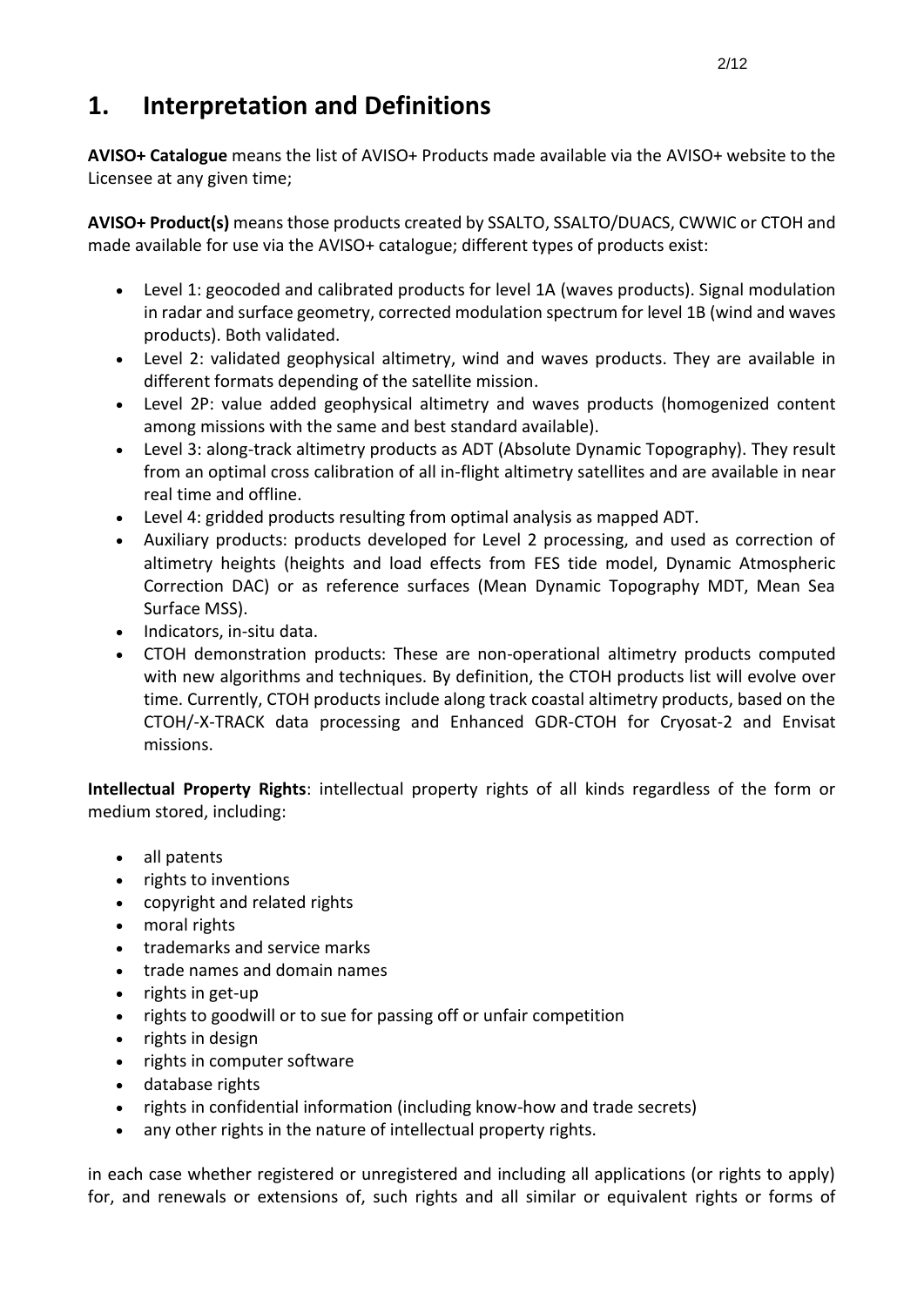protection which subsist or will subsist now or in the future in any part of the world together with all rights of action in relation to the infringement of any of the above;

**Licence** means the terms and conditions of this Licence as amended from time to time;

**Licensor** means the owner of AVISO+ products;

**Licensee** means the individual or organization which, subject to the terms and conditions of this Licence, is permitted to use AVISO+ Products;

**Value Added Product** means a product which has been created by modifying an AVISO+ Product to a higher processing level which retains the original source image data and pixel structure;

**Derivative Work** means any product and/or information which has been derived, developed and irreversibly modified from AVISO+ Product(s) or Value Added Product(s) and does not retain the original pixel structure of a AVISO+ Product;

**Commercial Use** means any development of Value Added Products, Derivative work or services based on AVISO+ products which will contribute to a sale, a licence or any other commercial activity.

#### **2. Licence duration**

The License comes into effect from the download of the Product, by the licensee. It is granted for a period of 5 (five) years.

# **3. Standard licence permission relative to the following products**

Before using AVISO+ products, please refer to their associated applicable licence permissions. See the appendix table for more details.

The Licensee is hereby granted a worldwide, non-exclusive, royalty free licence, (subject to the terms and conditions of this agreement) to:

- 1. make and use such reasonable copies of AVISO+ Products for internal use and back up purposes;
- 2. modify, adapt, develop, create and distribute Value Added Products or Derivative Work from AVISO+ Products **for any purpose (scientific, operational, commercial, etc.)**.
- 3. Auxiliary products (MSS, MDT, FES heights and load effects) will be available to all users after a validation period of several months. Selected PIs involved in the validation process will access the products earlier.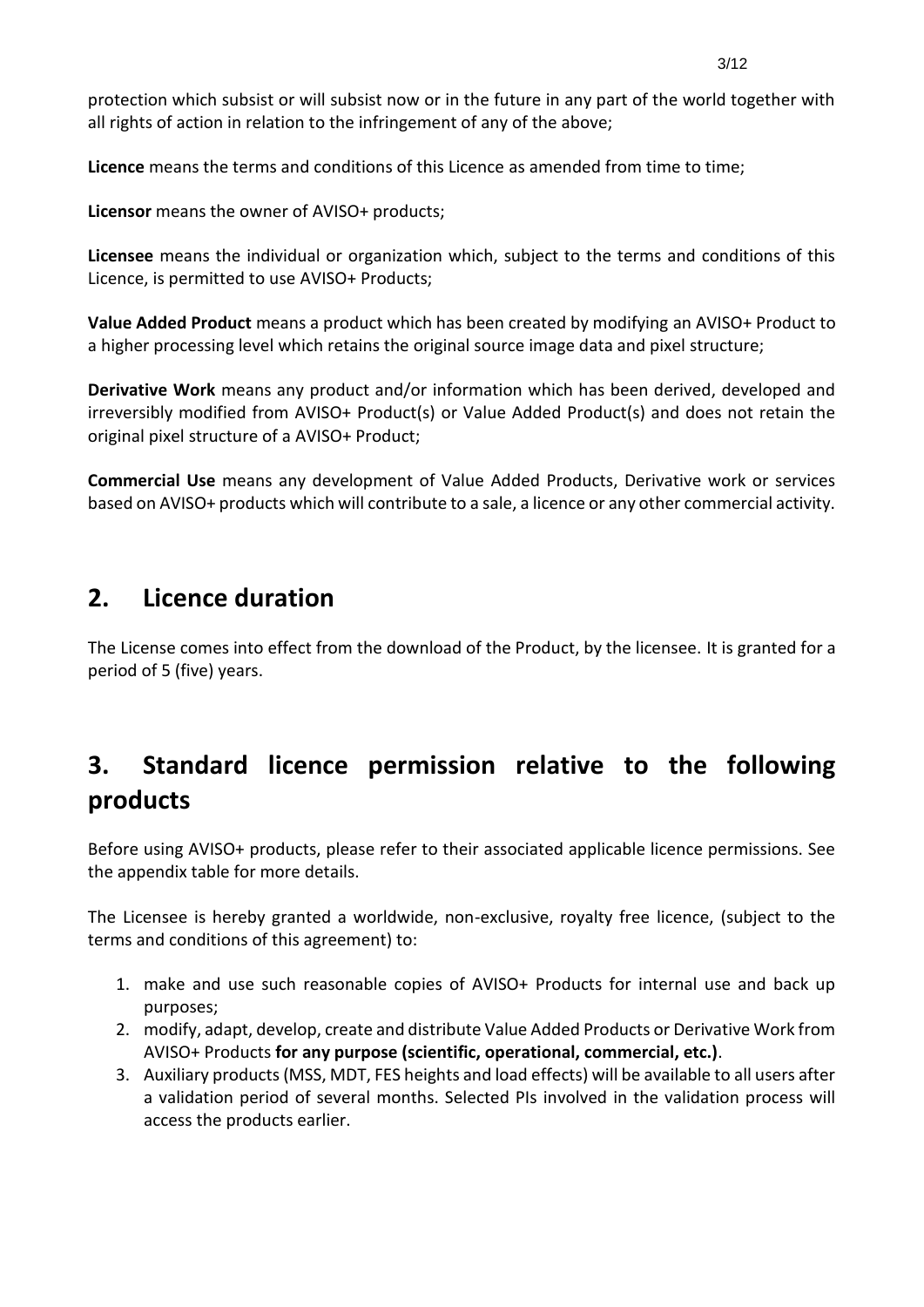- Level 1 Wind and Waves products: The Company of the license license license license license license license
	- o Along-track and on SWIM L1A (on SWIM geometry)
	- o Along-track SWIM L1B
	- o Along-track SCAT L1B
	- Level 2 Altimetry products:
		- o Along-track Sea Surface Height Anomalies (OGDR-SSHA, IGDR-SSHA, GDR-SSHA)
		- o Along-track Geophysical products (OGDR, IGDR and GDR)
		- o Along-track Coastal and Hydrology products (PISTACH)
		- o Along-track Expertise products (PEACHI)
		- o Along-track Sensor products (Waveforms and SGDR)
		- o Monomission wind and wave data (Wind/Wave and OSDR)
		- o Delayed Time monomission along-track corrected Sea Surface Height (DT-CorSSH)
		- o Along-track Altimetry Sea Ice CTOH products
		- Level 2 Wind and Waves products:
			- o Along-track SWIM L2
			- o Along-track SWIM L2P
			- o Along-track SCAT L2A
			- o Along-track SCAT NRT
	- Level 3 Altimetry products:
		- o Regional Mozambique Along-track Sea Level Anomalies (NRT SLA-H)
		- o Along-track Jason-2 Coastal products, few areas (DT-SLA)
		- o Along-track Sea Level Anomalies 5Hz
		- o Regional along-track Coastal CTOH products (X-TRACK)
		- Level L4 Altimetry products:
			- o Altimetry-derived maps of Lyapunov exponents and orientations (FSLE)
			- o Regional Mozambique gridded Sea Level Anomalies (NRT MSLA-H)
			- $\circ$  Regional Mozambique absolute geostrophic velocities anomalies (NRT MSLA-UV)
			- o Gridded monthly mean and climatology Sea Level anomalies and derived variables
			- o Eddy trajectories
			- $\circ$  Gridded Sea Level Height and geostrophic velocities computed with Dynamic Interpolation
			- o Gridded Sea Level Anomalies and geostrophic velocities combining altimetry and drifters
			- o Gridded optimally merged velocities combining altimetry and SST
			- o Gridded multimission Wind / Wave data (NRT-MWind / NRT-MSWH)
			- o Gridded Altimetry Sea Ice CTOH products
			- o Gridded Sea Level Height dedicated to Arctic Ocean
			- o Gridded Sea Level Height dedicated to Antarctic Ocean
	- Auxiliary products:
		- o Mea Sea Surface (MSS)
		- o Mean Dynamic Topography (MDT)
		- o Heights and Load effects from ocean tide model (FES)
		- o Along-Track Tidal Constants regional CTOH products (X-TRACK Tidal Constants)
		- o Dynamic Atmospheric Correction (DAC)
		- o Along-track GPD+ wet tropospheric correction CTOH products
		- o Along-track SWIM Meteo model data
	- Indicators:
		- o Mean Sea Level (MSL)
		- In-situ products:
			- o Corsica tide-gauges data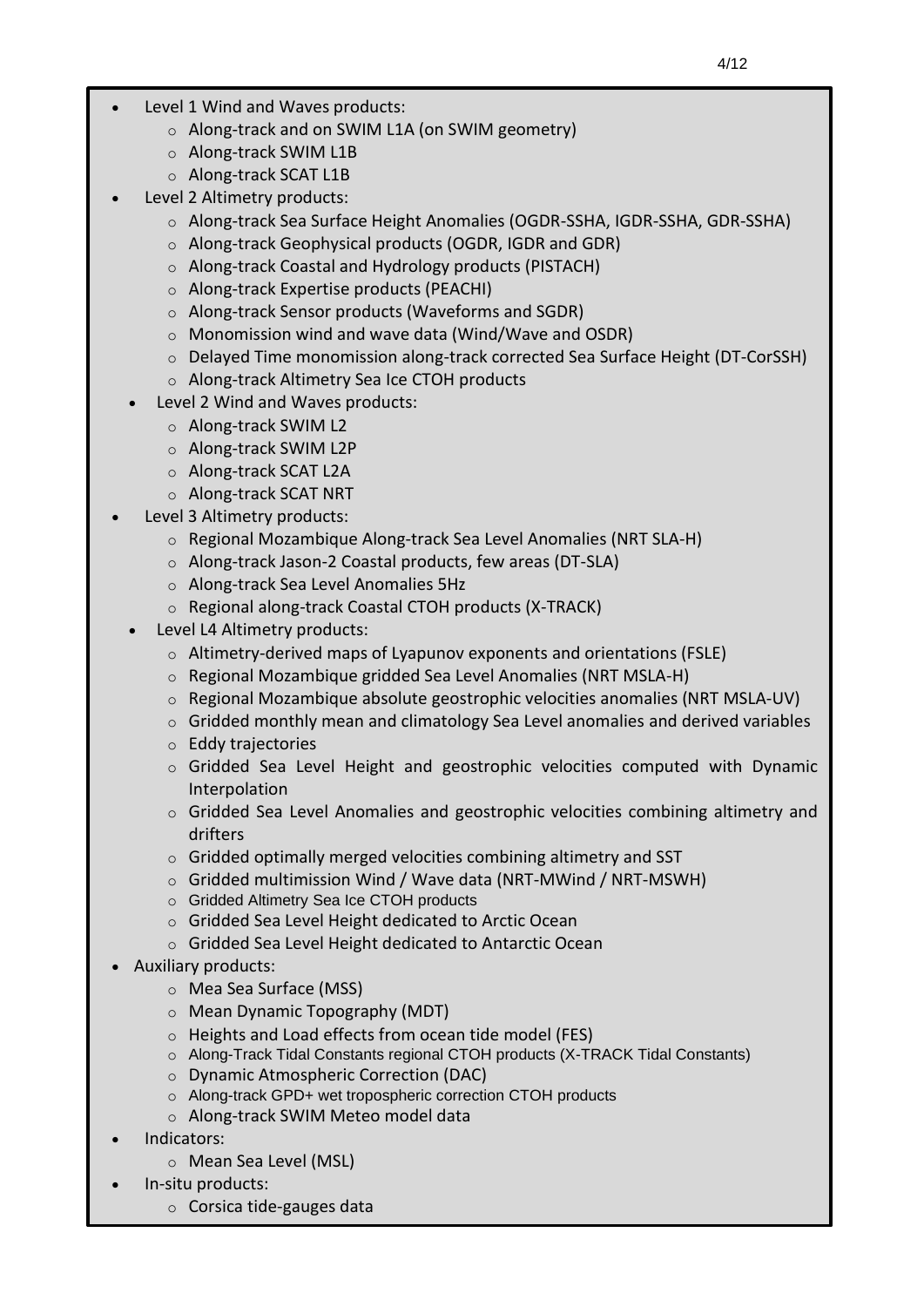#### **4. Restricted licence permission relative to the following products**

Before using AVISO+ products, please refer to their associated applicable licence permissions. See the appendix table for more details.

- Auxiliary products:
	- o Currents from ocean tide model (FES)

The Licensee is hereby granted a worldwide, non-exclusive, royalty free licence, (subject to the terms and conditions of this agreement) to:

- 1. make and use such reasonable copies of AVISO+ Products for internal use and back up purposes;
- 2. modify, adapt, develop, create and distribute Value Added Products or Derivative Work from AVISO+ Products for **non-commercial purposes ONLY**.
- 3. the Licensee makes a commitment to make no commercial use of restricted AVISO+ products. Commercial use issubject to separate agreement and licence as referred in section 14.
- 4. Auxiliary products (FES currents and DAC) will be available to scientific users after a validation period of several months. Selected PIs involved in the validation process will access the products earlier.

# **5. Licence permissions applicable to all products**

5.1 The Licensee makes a commitment to not distribute any AVISO+ Product in its original form via any media.

5.2 The Licensees will ensure that original AVISO+ products - or value added products or derivative works developed from AVISO+ Products - including publications and pictures shall credit AVISO+ by explicitly making mention of the originator in the following manner:

- 1. "Generated using AVISO+/CTOH Products" in case of use of CTOH products and citing the bibliographic reference that corresponds to each product used.
- 2. "Generated using AVISO+ Products" for all other AVISO+ products.

5.3 The Licensee will and will procure that its staff, students, contractors and agents abide by the terms and conditions of this Licence.

5.4 The Licensee will and will procure that its staff, students, contractors, agents and customers maintain such records to document and trace use of AVISO+ Products. The Licensee will make such records available to the AVISO+ system upon reasonable notice being given. This requirement will be propagated in all descending licences.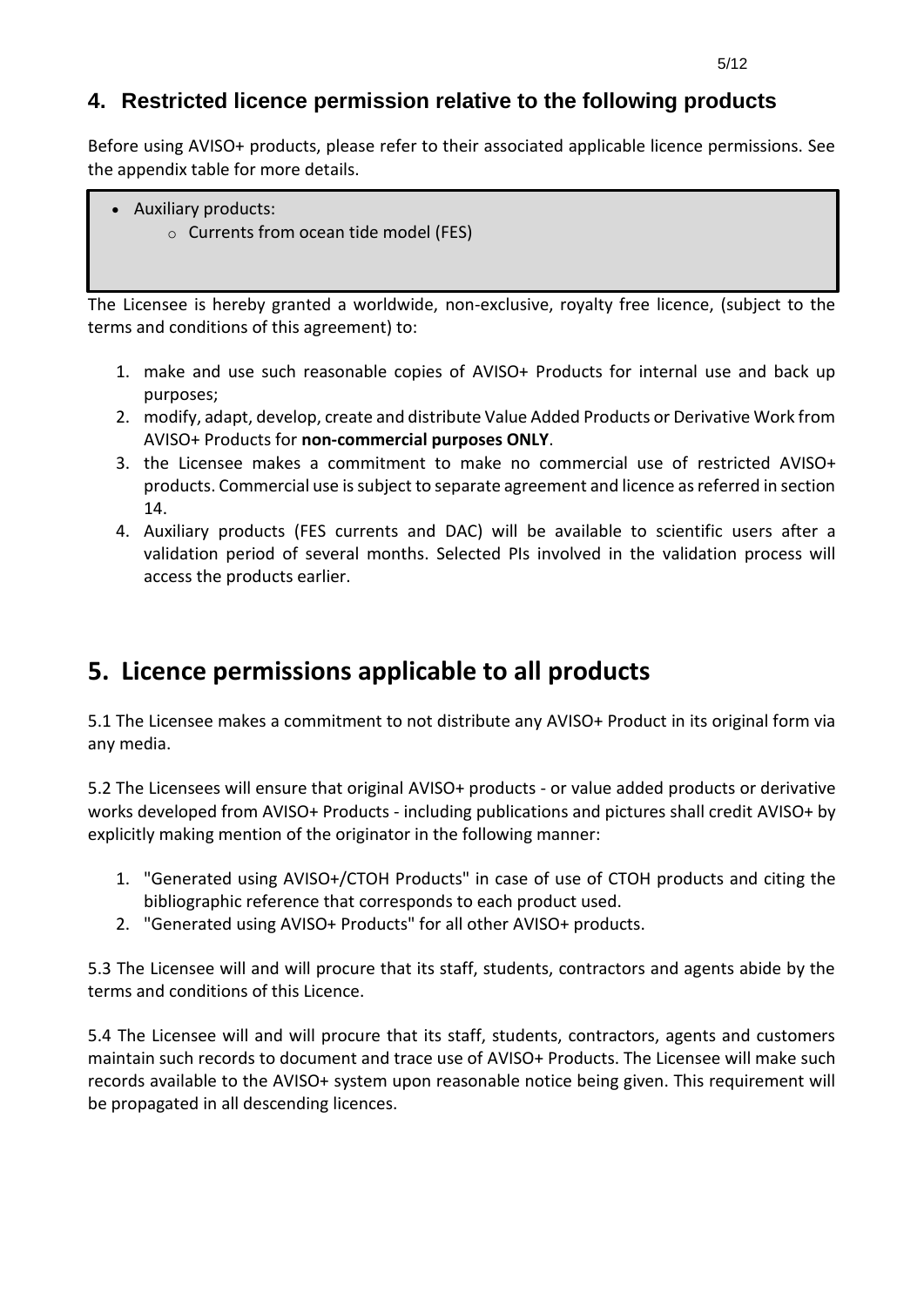### **6. Availability commitment**

The level of operationality of AVISO+ products depends on the type of product and the mission.

The core products of space missions (typically level 1 and level 2 geophysical data processed by CNES) are processed by operational ground segments, delivery delays mentioned on the AVISO+ website are defined as mission requirements and all human and material means are used to meet those requirements and avoid delivery delays.

Concerning AVISO+ level 3 and level 4 products processed by the multimission SSALTO/DUACS system, they are processed on operational systems and their delivery is considered as operational.

AVISO+ Auxiliary products, indicators and in-situ products are updated regularly on a reasonableeffort basis (except MSL considered as operational indicator).

For expertise products such as PISTACH, PEACHI, X-TRACK and demonstration products no operational commitment are defined. Mean delivery delays are indicated on the AVISO+ website but they are not a formal commitment from CNES and CTOH as the product processing is made on a reasonable-effort basis. Moreover, some of those products are "research grade products".

See the appendix table summarizing operational commitments for more details.

# **7. Intellectual Property Rights**

7.1. All Intellectual Property Rights in AVISO+ Products belong, and will continue to belong, to CNES or CTOH.

This property is protected by the copyright under French Law and according to the terms of international conventions applicable. It is also protected by articles L 341-1 to 343-4 of the Industrial Property Code as modified by the French law dated July 1st, 1998, relating to the protection of databases and similar laws in European countries, which have transferred European directive No. 96/9, dated March 11, 1996, on the protection of databases, to their respective legislations.

7.2 All new Intellectual Property Rights created as a result of modifying or adapting AVISO+ Products will be owned by the Licensee.

#### **8. Disclaimers**

8.1 CNES AND CTOH DO NOT WARRANT THAT AVISO+ PRODUCTS WILL BE FREE FROM ERRORS OR OMISSIONS AND THAT SUCH ERRORS OR OMISSIONS CAN BE RECTIFIED, OR THAT THE LICENSEE WILL HAVE UNINTERRUPTED ACCESS TO AVISO+ PRODUCTS.

8.2 CNES AND CTOH EXCLUDE ALL OTHER WARRANTIES, CONDITIONS, TERMS, UNDERTAKINGS, and OBLIGATIONS WHETHER EXPRESS OR IMPLIED BY STATUTE INCLUDING BUT NOT LIMITED TO THE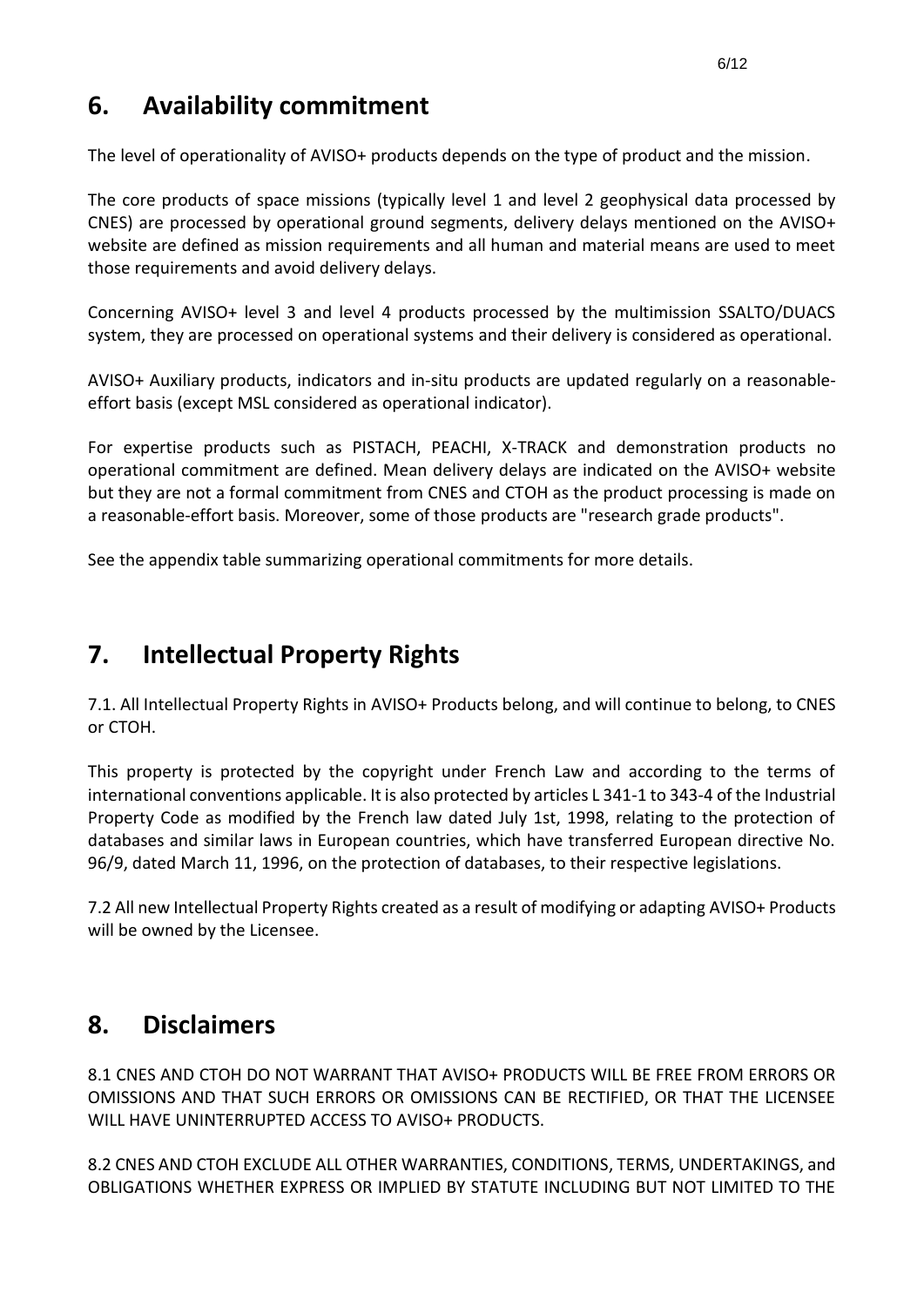IMPLIED WARRANTIES OF SATISFACTORY QUALITY AND FITNESS FOR A PARTICULAR PURPOSE OR OTHERWISE TO THE FULLEST EXTENT PERMITTED BY LAW.

#### **9. Liabilities**

Neither CNES, nor CTOH, nor any other party whatsoever having participated in the preparation of the AVISO+ Products, can be held responsible for any damage whatsoever, direct or indirect, physical or moral, resulting from use of the AVISO+ Products or from incapacity to use it, nor be charged to this effect.

## **10. Breach of this Licence**

10.1 When CNES or CTOH consider that a breach of this Licence has occurred, it may at its discretion take such action as deemed appropriate. Failure to comply with the terms and conditions of the Licence Permissions constitutes a material breach of the terms of use for which the Licensee is permitted to use AVISO+ Products and may result in the AVISO+ system taking all or any of the following actions.

- Immediate, temporary or permanent withdrawal of the Licensee's right to use AVISO+ Products.
- Issue a warning to the Licensee.
- Legal proceedings against the Licensee for reimbursement of all costs on an indemnity basis (including but not limited to reasonable administrative and legal costs) resulting from the breach.
- Disclosure of such information to law enforcement authorities as CNES or CTOH feel is necessary or as required by law.

10.2 CNES and CTOH exclude their liability for all action it may take in response to breaches of this Licence. The actions described above are not limited, and CNES and CTOH may take any other action it deems appropriate. Moreover, in the case of violation of any of the above clauses, in particular those relating to commercial use and non-redistribution, the Licensee shall be excluded from access to AVISO+ products.

#### **11. Governing Law**

This Licence will be construed and enforced in accordance with French Law in conjunction with the International Chamber of Commerce (ICC). ICC's International Court of Arbitration will have exclusive jurisdiction to deal with any dispute that arises out of or in connection with this Licence.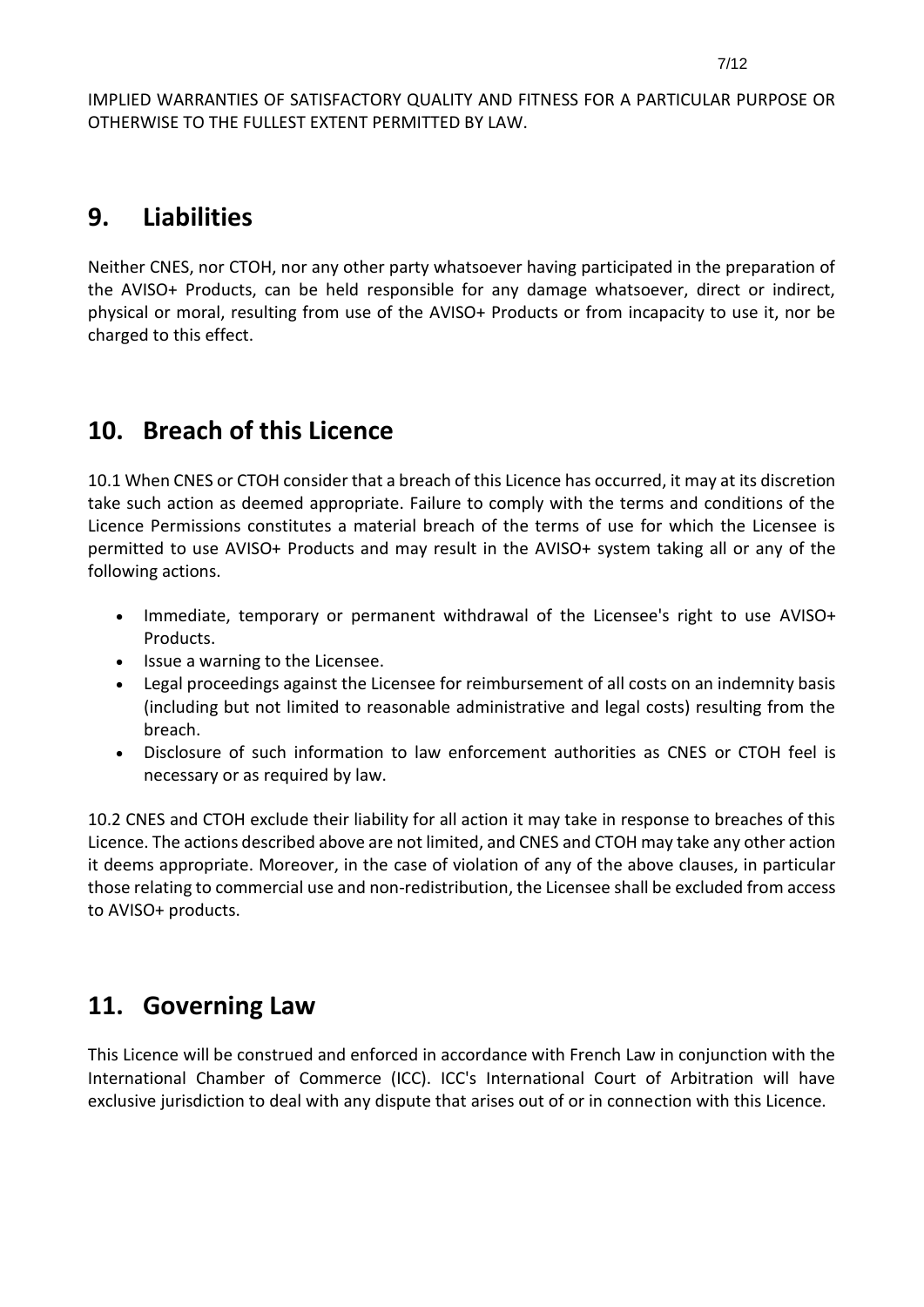#### **12. Changes to this Licence**

CNES and CTOH may revise this Licence at any time and will provide reasonable notice to the Licensee of any revision made. The latest version of this licence is available online at [http://www.aviso.altimetry.fr/en/data/data-access/registration-form.html.](http://www.aviso.altimetry.fr/en/data/data-access/registration-form.html)

#### **13. Licence specific to Sentinel-3 L2P products**

In the frame of the Sentinel-3 L2P/L3 Marine Altimetry Service, AVISO+ is in charge of the dissemination of L2P products to users. Please find below the Legal notice on their use.

- Level 2 products:
	- o monomission along-track corrected Sea Surface Height (CorSSH/L2P products NRT, STC, NTC)
	- $\circ$  monomission along-track Significant Waves Height (SWH/L2P products NRT)

# **Legal notice on the use of Copernicus Sentinel Data and Service Information** •

The access and use of Copernicus Sentinel Data and Service Information is regulated under EU law<sup>1</sup>. In particular, the law provides that users shall have a free, full and open access to Copernicus Sentinel Data<sup>2</sup> and Service Information without any express or implied warranty, including as regards quality and suitability for any purpose<sup>3</sup>.

EU law grants free access to Copernicus Sentinel Data and Service Information for the purpose of the following use in so far as it is lawful<sup>4</sup>:

- (a) reproduction;
- (b) distribution;
- (c) communication to the public;
- (d) adaptation, modification and combination with other data and information;
- (e) any combination of points (a) to (d).

EU law allows for specific limitations of access and use in the rare cases of security concerns, protection of third party rights or risk of service disruption.

<sup>1</sup> Regulation (EU) No 377/2014 and Commission Delegated Regulation (EU) No 1159/2013.

<sup>2</sup> In agreement with the Copernicus Sentinel Data Policy, ESA/PB-EO(2013)30, rev. 1.

<sup>3</sup> See in particular Art. 3 and 9 of Regulation 1159/2013.

<sup>4</sup> See in particular Art. 7 of Regulation 1159/2013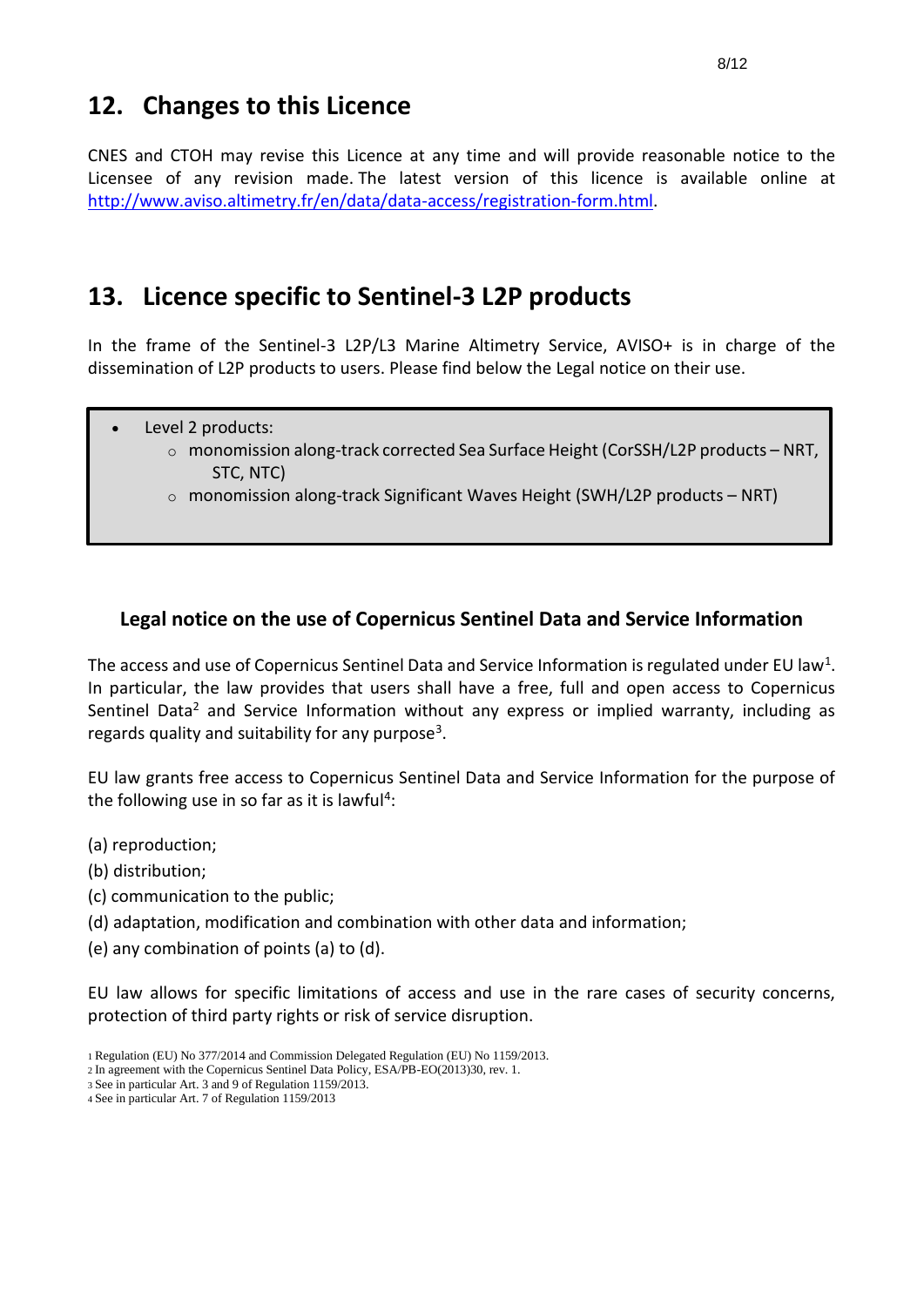**By using Sentinel Data or Service Information the user acknowledges that these conditions are applicable to him/her and that the user renounces to any claims for damages against the European Union and the providers of the said Data and Information. The scope of this waiver encompasses any dispute, including contracts and torts claims, that might be filed in court, in arbitration or in any other form of dispute settlement.**

Where the user communicates to the public or distributes Copernicus Sentinel Data and Service Information, he/she shall inform the recipients of the source of that Data and Information by using the following notice<sup>5</sup>:

(1) 'Copernicus Sentinel data [Year]' for Sentinel data; and/or

(2) 'Copernicus Service information [Year]' for Copernicus Service Information.

Where the Copernicus Sentinel Data and Service Information have been adapted or modified, the user shall provide the following notice:

(1) Contains modified Copernicus Sentinel data [Year]' for Sentinel data; and/or

(2) 'Contains modified Copernicus Service information [Year]' for Copernicus Service Information.

The users' rights on their personal data are protected under European law<sup>6</sup>. Such data will only be used by the European Commission and the providers of the said Data and Information for providing services to the user and for statistical as well as evaluation purposes.

#### **14. Point of contact**

For all information or documents exchanged during this contract, the point of contact is the AVISO+ User service: [aviso@altimetry.fr.](mailto:aviso@altimetry.fr)

# **15. Terms and conditions for Commercial use of restricted licence products**

For restricted licence AVISO+ products, requests for Special Terms and Conditions, with specific licence for commercial use, can be addressed to the AVISO+ User service: [aviso@altimetry.fr.](mailto:aviso@altimetry.fr)

<sup>5</sup> See in particular Art. 8 of Regulation 1159/2013

<sup>&</sup>lt;sup>6</sup>Directive 95/46/EC of the European Parliament and of the Council of 24 October 1995 on the protection of individuals with regard to the processing of personal data and on the free movement of such data; Regulation (EC) No 45/2001 (EC) No 45/2001 of the European Parliament and of the Council of 18 December 2000 on the protection of individuals with regard to the processing of personal data by the Community institutions and bodies and on the free movement of such data.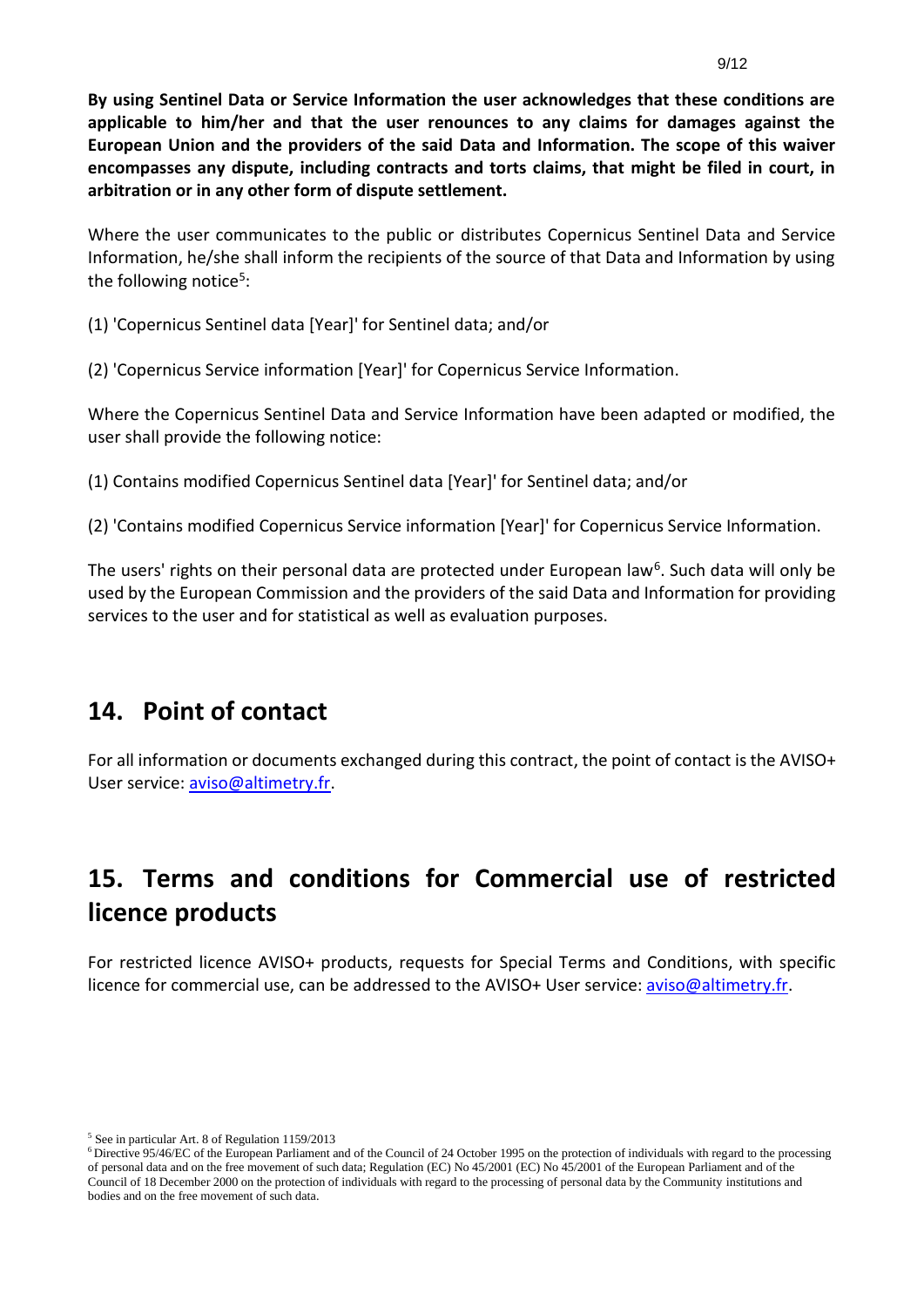| <b>Products</b>                                                                                                                | Mono/multi-<br>mission | <b>Applicable</b><br>licence<br>permission | <b>Availability</b><br>commitment |  |  |
|--------------------------------------------------------------------------------------------------------------------------------|------------------------|--------------------------------------------|-----------------------------------|--|--|
| <b>Level 1 Wind and Waves products</b>                                                                                         |                        |                                            |                                   |  |  |
| Along-track SWIM L1A                                                                                                           | Monomission            | <b>Standard licence</b>                    | Operational                       |  |  |
| Along-track SWIM L1B                                                                                                           | Monomission            | <b>Standard licence</b>                    | Operational                       |  |  |
| Along-track SCAT L1B                                                                                                           | Monomission            | <b>Standard licence</b>                    | Operational                       |  |  |
| <b>Level 2 Altimetry products</b>                                                                                              |                        |                                            |                                   |  |  |
| Along-track Sea Surface Height<br>Anomalies (OGDR-SSHA, IGDR-<br>SSHA, GDR-SSHA)                                               | Monomission            | <b>Standard licence</b>                    | Operational                       |  |  |
| Along-track Geophysical<br>products (IGDR and GDR)                                                                             | Monomission            | <b>Standard licence</b>                    | Operational                       |  |  |
| Along-track Coastal and<br>Hydrology products (PISTACH)                                                                        | Monomission            | <b>Standard licence</b>                    | Reasonable-effort                 |  |  |
| Along-track Expertise products<br>(PEACHI)                                                                                     | Monomission            | <b>Standard licence</b>                    | Reasonable-effort                 |  |  |
| Along-track Sensor products<br>(Waveforms and SGDR)                                                                            | Monomission            | <b>Standard licence</b>                    | Operational                       |  |  |
| Monomission wind and wave<br>data (Wind/Wave and OSDR)                                                                         | Monomission            | <b>Standard licence</b>                    | Operational                       |  |  |
| Sentinel-3 L2P Products (CorSSH<br>– NRT, STC, NTC)                                                                            | Monomission            | <b>Specific licence</b><br>(open)          | Operational                       |  |  |
| Sentinel-3 L2P Products (SWH -<br>NRT)                                                                                         | Monomission            | <b>Specific licence</b><br>(open)          | Operational                       |  |  |
| Delayed Time monomission<br>along-track corrected Sea<br>Surface Height (CorSSH<br>products) for missions except<br>Sentinel-3 | Monomission            | <b>Standard licence</b>                    | Reasonable-effort                 |  |  |
| Along-track Altimetry Sea Ice<br><b>CTOH</b> products                                                                          | Monomission            | <b>Standard licence</b>                    | Reasonable-effort                 |  |  |
| <b>Level 2 Wind and Waves products</b>                                                                                         |                        |                                            |                                   |  |  |
| Along-track SWIM L2                                                                                                            | Monomission            | <b>Standard licence</b>                    | Operational                       |  |  |
| Along-track SWIM L2P                                                                                                           | Monomission            | <b>Standard licence</b>                    | Operational                       |  |  |
| Along-track SCAT L2A                                                                                                           | Monomission            | <b>Standard licence</b>                    | Operational                       |  |  |
| Along-track SCAT NRT                                                                                                           | Monomission            | <b>Standard licence</b>                    | Operational                       |  |  |
| <b>Level 3 Altimetry products</b>                                                                                              |                        |                                            |                                   |  |  |
| Regional Mozambique Along-<br>track Sea Level Anomalies (NRT<br>SLA-H)                                                         | Monomission            | <b>Standard licence</b>                    | Operational                       |  |  |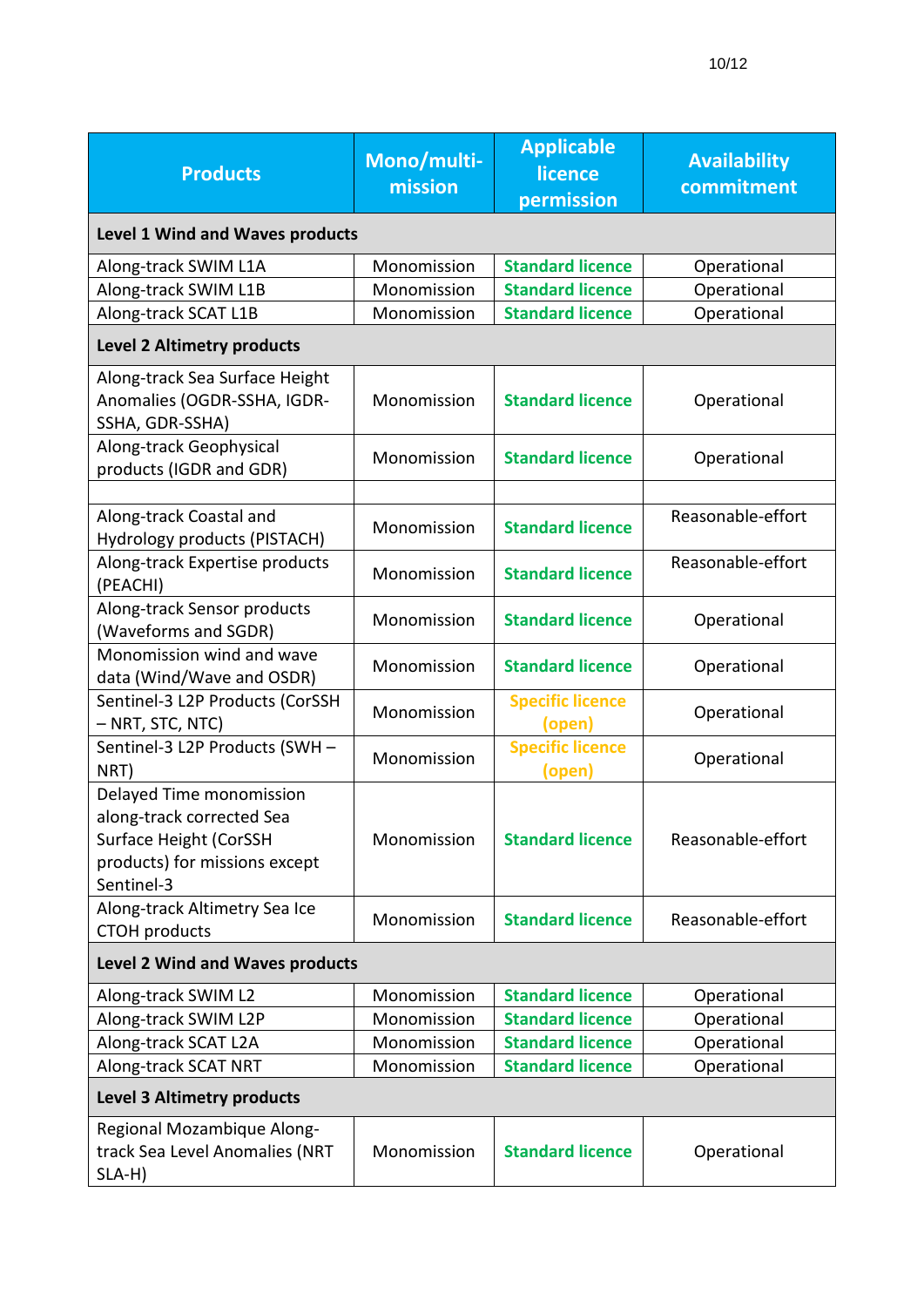| Along-track Sea Level Anomalies<br>5Hz                                                               | Multimission | <b>Standard licence</b> | Reasonable-effort |  |  |
|------------------------------------------------------------------------------------------------------|--------------|-------------------------|-------------------|--|--|
| Along-track Jason-2 Coastal<br>products, few areas (DT-SLA)                                          | Monomission  | <b>Standard licence</b> | Reasonable-effort |  |  |
| Regional along-track Coastal<br>CTOH products (X-TRACK)                                              | Monomission  | <b>Standard licence</b> | Reasonable-effort |  |  |
| Level 4 Altimetry products                                                                           |              |                         |                   |  |  |
| Gridded monthly mean and<br>climatology Sea level anomalies<br>and derived variables                 | Multimission | <b>Standard licence</b> | Operational       |  |  |
| Regional Mozambique gridded<br>sea level anomalies (NRT MSLA-<br>H)                                  | Multimission | <b>Standard licence</b> | Operational       |  |  |
| Gridded Sea Level Height and<br>geostrophic velocities computed<br>with Dynamic Interpolation        | Multimission | <b>Standard licence</b> | Reasonable-effort |  |  |
| <b>Gridded Sea Level Anomalies</b><br>and geostrophic velocities<br>combining altimetry and drifters | Multimission | <b>Standard licence</b> | Reasonable-effort |  |  |
| Gridded optimally merged<br>velocities combining altimetry<br>and SST                                | Multimission | <b>Standard licence</b> | Reasonable-effort |  |  |
| <b>Regional Mozambique</b><br>geostrophic velocities anomalies<br>(NRT MSLA-UV)                      | Multimission | <b>Standard licence</b> | Operational       |  |  |
| Altimetry-derived maps of<br>Lyapunov exponents and<br>orientations (FSLE)                           | Multimission | <b>Standard licence</b> | Operational       |  |  |
| Gridded multimission Wind /<br>Wave data (NRT-MWind / NRT-<br>MSWH)                                  | Multimission | <b>Standard licence</b> | Operational       |  |  |
| Eddy trajectories                                                                                    | Multimission | <b>Standard licence</b> | Reasonable-effort |  |  |
| Gridded Sea Ice Thickness CTOH<br>products                                                           | Multimission | <b>Standard licence</b> | Reasonable-effort |  |  |
| Gridded Sea Level Height<br>dedicated to Arctic Ocean                                                | Multimission | <b>Standard licence</b> | Reasonable-effort |  |  |
| Gridded Sea Level Height<br>dedicated to Antarctic Ocean                                             | Multimission | <b>Standard licence</b> | Reasonable-effort |  |  |
| Gridded Altimetry Sea Ice CTOH<br>products                                                           | Multimission | <b>Standard licence</b> | Reasonable-effort |  |  |
| <b>Auxiliary products</b>                                                                            |              |                         |                   |  |  |
| Mea Sea Surface (MSS)                                                                                |              | <b>Standard licence</b> | Reasonable-effort |  |  |
| Mean Dynamic Topography<br>(MDT)                                                                     |              | <b>Standard licence</b> | Reasonable-effort |  |  |
| Dynamic Atmospheric<br>Correction (DAC)                                                              |              | <b>Standard licence</b> | Reasonable-effort |  |  |